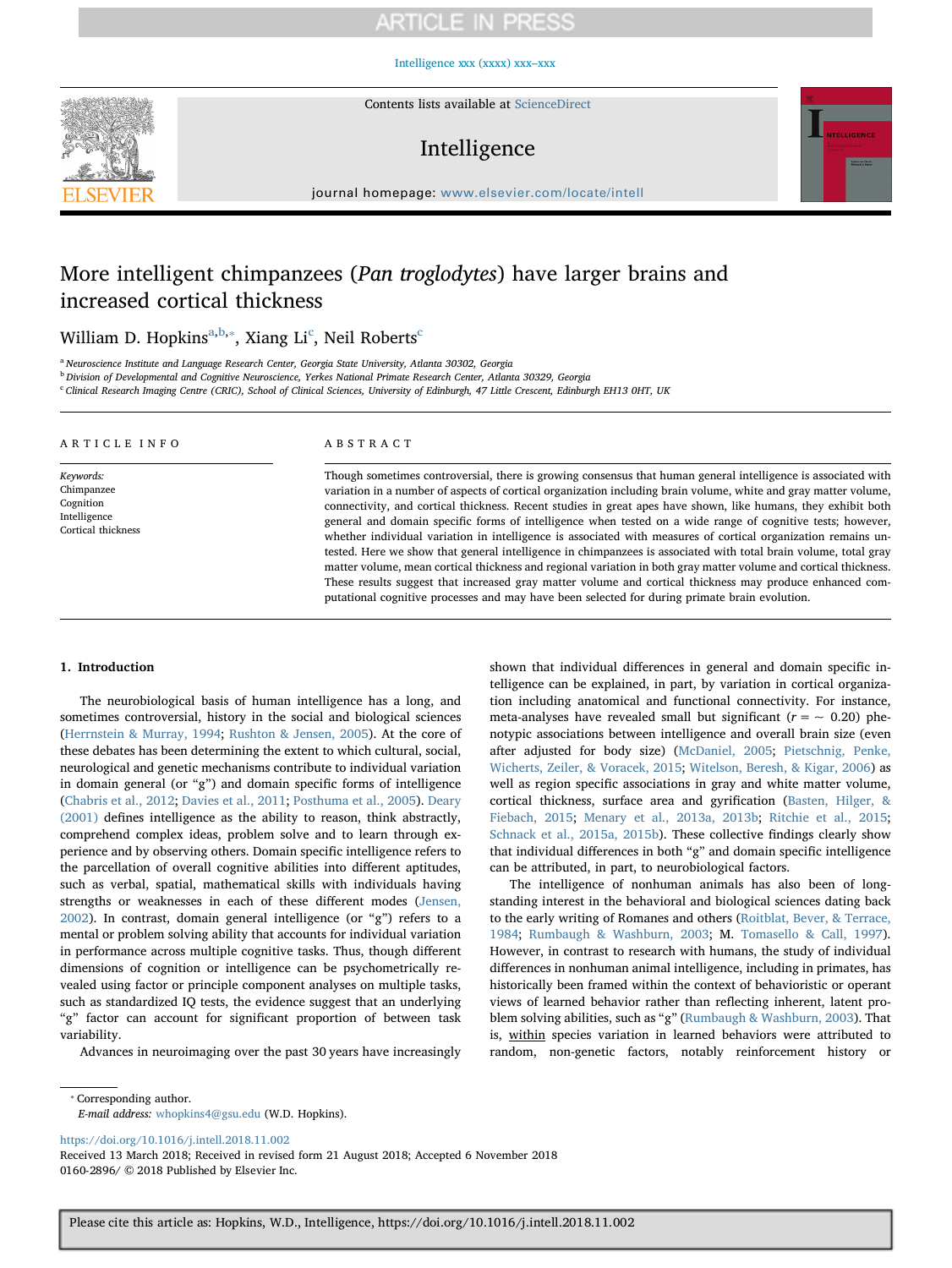experiential factors rather than potential neurobiological or genetic mechanisms [\(Lyn, Russell, & Hopkins, 2010;](#page-5-6) [Russell, Lyn, Schae](#page-6-11)ffer, & [Hopkins, 2011\)](#page-6-11). More recent selective breeding, behavioral-genetic and genetic knock-in and knock-out studies in distantly related species such as fish and mice have increasingly identified the role of specific genes on different aspects of learned behaviors (e.g., [Kolata, Light, & Matzel,](#page-5-7) [2008;](#page-5-7) [Lu et al., 2010](#page-5-8)), thereby challenging entirely behavioristic interpretations of individual variation in learning. However, a comprehensive analysis of the neural correlates of individual differences in general intelligence "g" has yet to be undertaken in nonhuman animals, particularly in closely related primate species [\(Lamp et al., 2010](#page-5-9)).

There is now some evidence that great apes, including chimpanzees, bonobos and orangutans show a general intelligence "g", though there is by no means uniform agreement. Indeed, some have suggested that certain species have evolved domain specific specializations in response to different ecological or social factors ([Amici, Aureli, & Call, 2010](#page-5-10); [Amici, Barney, Johnson, Call, & Aureli, 2012](#page-5-11); [Burkhart, Schiubiger, &](#page-5-12) [van Schaik, 2016](#page-5-12); [Herrmann, Call, Hernandez-Lloreda, Hare, &](#page-5-13) [Tomasello, 2007;](#page-5-13) [Herrmann, Hare, Call, & Tomasello, 2010](#page-5-14); [Herrmann,](#page-5-15) [Hernandez-Lloreda, Call, Hare, & Tomasello, 2010;](#page-5-15) [Hopkins, Russell, &](#page-5-16) Schaeff[er, 2014](#page-5-16); [Schmitt, Pankau, & Fischer, 2011](#page-6-12)). Thus, there remains some debate over the existence of "g" in nonhuman primates but, for the purposes of this study, pragmatically estimates of "g" can be statistically derived based on the cognitive measures used with any species. Within the larger theoretical framework of research on comparative intelligence, this is important for at least two reasons. First, it is difficult, if not impossible, to interpret these findings in terms of social or cultural factors that co-vary with genetic factors in humans (i.e., assortative mating). This is not to suggest that experiential, social or even cultural factors cannot influence intelligence in nonhuman primates as there is ample evidence for their occurrence in captive and wild populations ([Buttelmann, Carpenter, Call, & Tomasello, 2007](#page-5-17); [Call](#page-5-18) [& Tomasello, 1996;](#page-5-18) Carpenter, [Tomasello, & Savage-Rumbaugh, 1995](#page-5-19); [Horner, Whiten, Flynn, & de Waal, 2006;](#page-5-20) [Lyn et al., 2010;](#page-5-6) [Mesoudi,](#page-6-13) [Whiten, & Dunbar, 2006](#page-6-13); [Russell et al., 2011;](#page-6-11) [Stoinski & Whiten, 2003](#page-6-14); [Stoinski, Wrate, Ure, & Whiten, 2001](#page-6-15); [Taglialatela, Reamer, Schapiro, &](#page-6-16) [Hopkins, 2012;](#page-6-16) Michael [Tomasello, Savage-Rumbaugh, & Kruger, 1993](#page-6-17); [Van Schaik et al., 2003;](#page-6-18) [Whiten et al., 1999;](#page-6-19) [Whiten, Horner, & de](#page-6-20) [Waal, 2005;](#page-6-20) [Whiten et al., 2007](#page-6-21); [Whiten & van Schaik, 2007](#page-6-22)). Nonetheless, evidence of active teaching by chimpanzees is weak [\(Musgrave,](#page-6-23) [Morgan, Lonsdorf, Mundry, & Sanz, 2016\)](#page-6-23) and, to the extent that we know that formal educational systems can influence intelligence in humans ([Brinch & Galloway, 2012\)](#page-5-21), we can certainly rule out the possibility that these sources of influence are absent in nonhuman primates. Second, Hopkins et al. (2014) recently showed that chimpanzee intelligence "g" was significantly heritable, and this was found in apes that had been reared by their conspecific mother or in a human nursery setting for the first 3 years of life. Thus social learning does not seem to be the most parsimonious explanation for the heritability, thereby further reinforcing the view that biological factors may underlie individual differences in intelligence, not just in humans, but also in other primate species.

As a means of testing whether and what associations are found between general intelligence and cortical organization, we investigated the neural correlates of individual differences in chimpanzee intelligence. Specifically, measures of cognitive performance and a general measure of "g" intelligence has been previously reported in chimpanzees by Hopkins et al. (2014). Here, in vivo MRI scans were obtained in 74 of these chimpanzees and, of specific interest in this study, was determining whether variation in overall chimpanzee intelligence was associated with (1) overall brain size, gray or white matter volume and (2) measurements of cortical thickness at each vertex of the cortical surface and for specified regions of interest as has been done in previous studies with humans [\(Luders et al., 2008;](#page-5-22) [Menary](#page-6-5) [et al., 2013a, 2013b;](#page-6-5) [Narr et al., 2007](#page-6-24); [Schnack et al., 2015a, 2015b\)](#page-6-7).

# 2. Methods

## 2.1. Subjects

Behavioral and neuroimaging data were available in 74 adult chimpanzees (Mean Age = 24.78 years,  $SD = 11.31$ ) including 23 males and 51 females housed at the Yerkes National Primate Research Center (YNPRC). All procedures were carried out in accordance with protocols approved by YNPRC and the Emory University Institutional Animal Care and Use Committee.

## 2.2. MRI scanning procedure

Detailed methods of the scanning parameters and post-image analyses have been described elsewhere [\(Hopkins, Li, Crow, & Roberts,](#page-5-23) [2017;](#page-5-23) [Keller, Roberts, & Hopkins, 2009\)](#page-5-24). Briefly, T1-weighted magnetization-prepared rapid-acquisition gradient echo (MPRAGE) MR images were obtained using a Siemens 3T Trio MR system  $(TR = 2300 \text{ ms}, \quad TE = 4.4 \text{ ms}, \quad TI = 1100 \text{ ms}, \quad Filip \quad angle = 8,$  $FOV = 200$  mm  $\times$  200 mm). Chimpanzee images were acquired at Yerkes National Primate Research Center (YNPRC) in Atlanta, Georgia. The data matrix size was  $320 \times 320$  with slice thickness set to 0.6 mm. Subjects were first immobilized by ketamine injection (10 mg/kg) and subsequently anesthetized with propofol (40–60 mg/kg/h) following standard procedures at the YNPRC. Subjects were then transported to the MRI facility and remained anesthetized for the duration of the scans as well as the time needed to transport them between their home cage and the imaging facility (total time,  $\sim$ 1.5 to 2 h). Subjects were placed in the scanner in a supine position with their head fitted inside the human-head coil.

# 2.3. Image analysis

The quantification of cortical thickness and gyrification was performed using FSL [\(http://fsl.fmrib.ox.ac.uk/fsl/fslwiki/](http://fsl.fmrib.ox.ac.uk/fsl/fslwiki/)) and FreeSurfer (<https://surfer.nmr.mgh.harvard.edu>/) software. In particular, within FSL, each brain scan was skull-stripped, bias field corrected, and normalised to the standard MNI152 template brain using a 7 degrees of freedom transformation (i.e. 3 translations, 3 rotations and 1 uniform scaling) which preserved the morphological shape of individual brains. Next each brain was segmented using the conventional FreeSurfer process stream (<https://surfer.nmr.mgh.harvard.edu>/). The surfacebased module in FreeSurfer enables high quality pial surface reconstruction from the brain volume data by following the signal intensity gradient between gray matter and CSF with subvoxel accuracy ([Dale, Fischl, & Sereno, 1999\)](#page-5-25) on the 3D T1 weighted images. At each surface location, curvature-based descriptors (e.g., the spatial relationship of a vertex to neighbouring vertices) were computed and served as natural anatomical landmarks via which the inter-subject correspondence was found between an individual brain and a reference template through a non-rigid matching process. As such, the vertexwise correspondence was determined so as to put all brains in a common coordinate system and this allowed convenient vertex-byvertex comparison in corresponding folds and regions ([Fischl, Sereno,](#page-5-26) [Tootell, & Dale, 1999](#page-5-26)). In this study, the primary focus for the surface based analysis was cortical thickness (CT). CT at each surface location (or vertex) is defined as the average of the closest distance in either direction between the white and the pial surfaces [\(Fischl & Dale, 2000](#page-5-27)). In order to increase the signal-to-noise ratio of the vertex-based comparison, a Gaussian smoothing with full-width half-maximum of 15 mm was applied to the computed values of CT. The measures of total brain volume, gray, white matter volume, surface area and mean cortical thickness for each subject was also provided by FreeSurfer.

By using an atlas-based labelling technique in FreeSurfer, individual brains can be parcellated into 68 gyral based regions (two hemispheres X 34 maps/regions) and average values of CT can be computed for all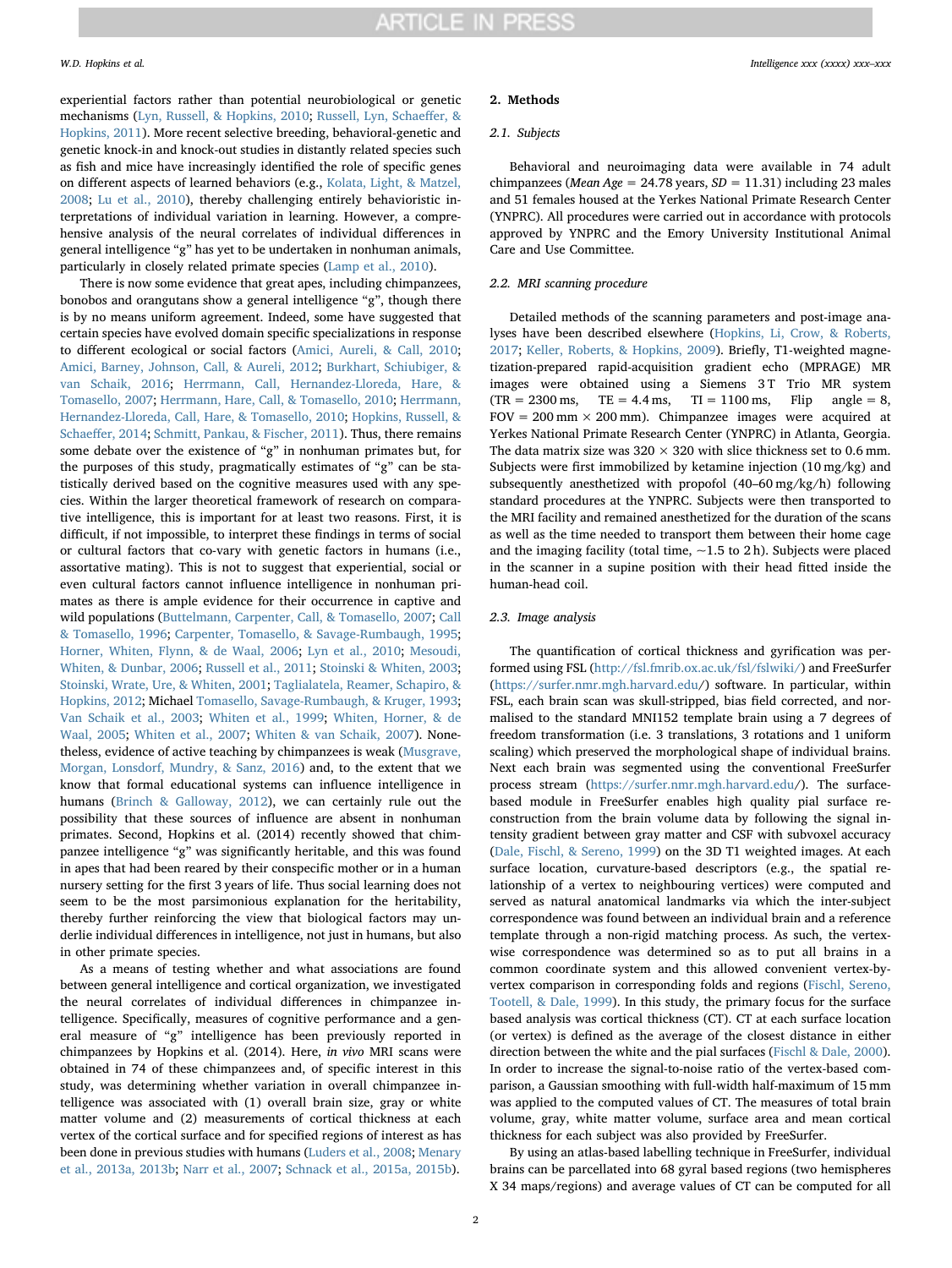regions in every brain. As we have done previously, the chimpanzee brains were warped into human space and the Desikan-Killiany labels were applied to the 34 homologous regions in each hemisphere ([Hopkins et al., 2017\)](#page-5-23). Thus, region specific measures of CT and SA were obtained for the 34 regions within the Desikan-Killiany atlas as applied to the chimpanzee brain.

# 2.4. Chimpanzee Intelligence (g)

To assess general intelligence ("g"), the chimpanzees were tested on a slightly modified version of the Primate Cognition Test Battery (PCTB), a 12-item measure of physical and social cognition developed for use in apes and human children that has been described in detail elsewhere ([Hopkins, Russell, & Schae](#page-5-16)ffer, 2014; [Lacreuse, Russell,](#page-5-28) [Hopkins, & Herndon, 2014;](#page-5-28) [Russell et al., 2011\)](#page-6-11). Broadly, the PCTB is divided into two domains, physical and social cognition ([Herrmann,](#page-5-15) [Hernandez-Lloreda, et al., 2010](#page-5-15)). Within the social cognition domain, there are two constructs measured including theory of mind and communication. In contrast, within the physical cognition domain, there are three measured constructs including understanding of causality, spatial cognition and quantity discrimination. Each chimpanzee was tested twice on the 12 tasks separated by at least 7 days and the order of the tests was counterbalanced across subjects and test sessions. Based on the mean performance on each of the 12 items, the data were subjected to a Principal Axis Factor analysis with no rotation to derive a single measure of "g" for each chimpanzee (see [Woodley, Fernandes, &](#page-6-25) [Hopkins, 2015\)](#page-6-25). The "g" measure was then then regressed on the volumetric and cortical thickness values after adjusting for co-variation with age and sex.

# 2.5. Data analysis

The "g" measure was regressed on the global volumetric, surface area and mean cortical thickness values after adjusting for co-variation with age and sex. For the vertex-based analyses, the cortical thickness was modeled as a straight line with the variation of the surface area and thickness to age as the slope or the correlation coefficient of the regression model at each vertex. The t-tests under the null hypothesis of no relationship between the thickness and "g" factor were performed with alpha set to  $p < .05$ , adjusting for subject sex and age but uncorrected for multiple comparisons. For the subsequent ROI based comparisons, cognitive performance was correlated with CT measures, averaged for the corresponding region across the two hemispheres. We also computed measures of surface area, gray and white matter volume, cortical thickness and total brain volume for each hemisphere. For the ROI analyses, we ran partial correlation analyses based on the raw thickness values as well as adjusting for the mean thickness for the entire brain while controlling for sex and age. The use of adjusted thickness values was done in order to determine whether any regionspecific associations were significant after accounting for overall mean cortical thickness. For the adjusted partial correlation analyses, for each chimpanzee, their mean CT thickness value between the two hemispheres was subtracted from their average thickness foe the entire brain value for each Desikan region. We also computed separate adjusted CT values for the left and right hemispheres following the same procedure.

# 3. Results

## 3.1. Descriptive data

To determine whether the subject variables age and sex were associated with the cognitive and overall brain measures, in the initial analysis, we performed a MANCOVA with sex as the between group factor and age as a covariate. The overall "g" score as well as the mean surface area, cortical thickness and gray matter, white matter and total brain volume were the dependent measures. We found an overall

# <span id="page-2-0"></span>Table 1

Descriptive data on brain global brain measure.

|                                                                                                      | Females                                                                                             | Males                                                                                                | Age                                                                         |
|------------------------------------------------------------------------------------------------------|-----------------------------------------------------------------------------------------------------|------------------------------------------------------------------------------------------------------|-----------------------------------------------------------------------------|
| "G" Score<br>Surface Area<br>Cortical Thickness<br>Gray Matter<br>White Matter<br>Total Brain Volume | $-0.009(0.121)$<br>3.596 (0.035)<br>1.379 (0.015)<br>4.738 (0.075)<br>6.742(0.112)<br>2.647 (0.035) | $-0.149(0.184)$<br>3.827 (0.053)<br>1.449 (0.022)<br>5.273 (0.113)<br>7.066 (0.170)<br>2.846 (0.053) | $-0.082$<br>$-0.299**$<br>$-0.318**$<br>$-0.355**$<br>$0.328**$<br>$-0.037$ |
|                                                                                                      |                                                                                                     |                                                                                                      |                                                                             |

\*\*p < .01. Values under age reflect partial correlation coefficients

<span id="page-2-1"></span>

Fig. 1. Partial correlation coefficients between general intelligence "g" and a) total brain volume b) mean gray matter volume and c) average cortical thickness.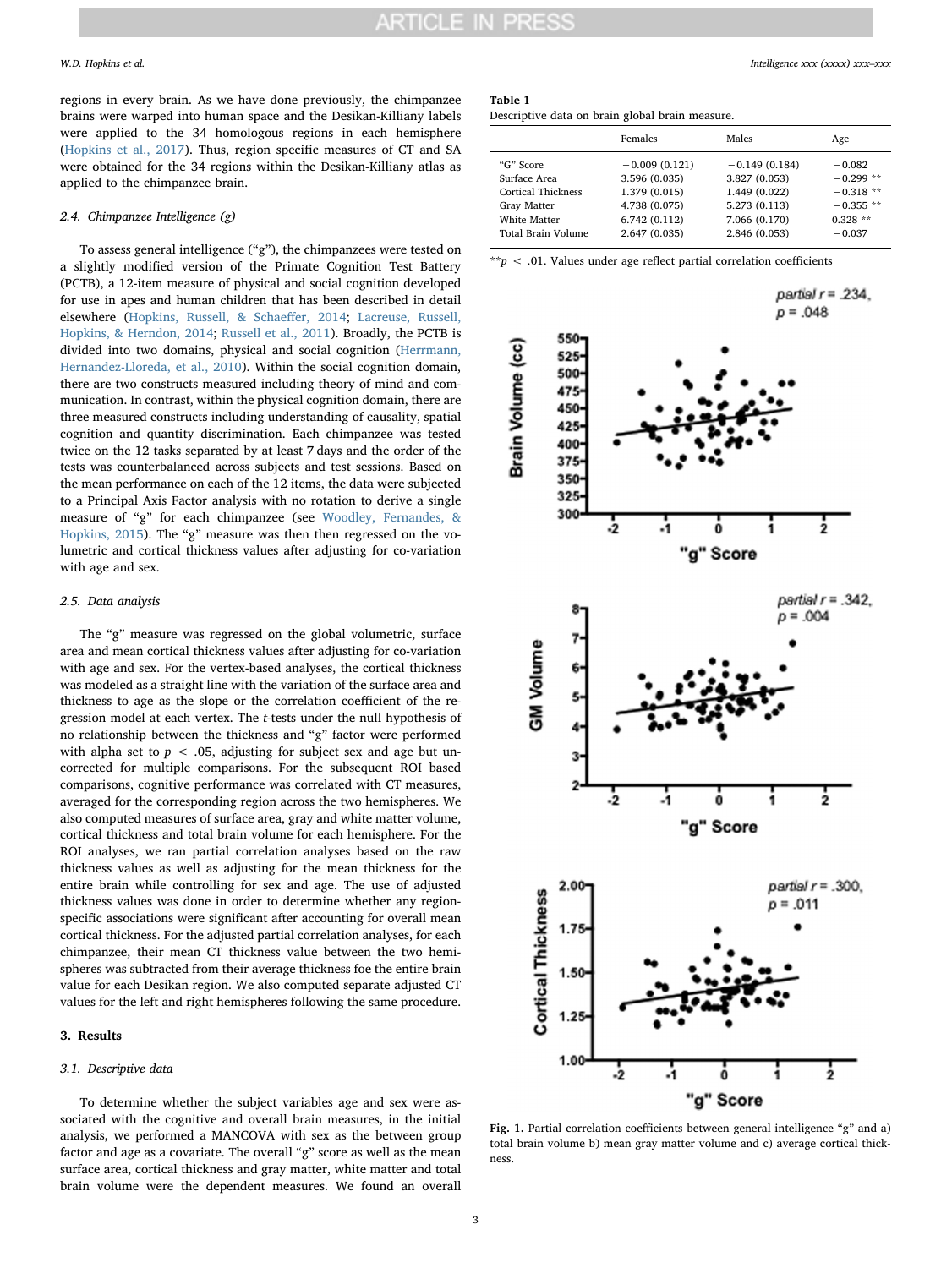# **ARTICLE IN PRESS**

<span id="page-3-0"></span>

Fig. 2. 3D rendering of the lateral (upper panel) and medial (lower panel) brain regions within the left and right hemisphere associated with general intelligence "g" based on the vertex analysis.

significant effect of sex  $F(6, 66) = 3.083$ ,  $p < .01$  and age  $F(6, 66) = 3.083$ 66) = 10.168,  $p < .001$ . Subsequent univariate F-tests revealed no significant effect of age or sex on the "g" scores; however, for the overall brain measures, significant sex differences were found for surface area  $F(1, 71) = 12.690$ ,  $p < .001$ , cortical thickness  $F(1, 71) = 12.690$ ,  $p < .001$ , cortical thickness  $F(1, 71) = 12.690$ 71) = 6.507  $p < .013$ , gray matter volume  $F(1, 77) = 14.956$ ,  $p < .001$  and total brain volume  $F(1, 77) = 9.335, p < .003$ . For all measures, males had higher values than females (see [Table 1\)](#page-2-0) and this was not surprising given that no adjustment was made for body weight. To further assess the role of age on each measure, we performed partial correlation coefficients between age and each outcome measure while statistically controlling for sex. Age was significantly negatively associated with gray matter volume, surface area, and cortical thickness and positively associated with white matter volume (see [Table 1](#page-2-0)).

## 3.2. Chimpanzee intelligence and general measures of cortical organization

We next performed partial correlation coefficients between the "g" scores and the total brain volume, gray and white matter volume, surface area, and mean cortical thickness while statistically controlling for age and sex. Significant associations were found between "g" and total brain volume (partial  $r = 0.380$ ,  $p = .019$ ), mean gray matter volume (partial  $r = 0.300$ ,  $p = .012$ ) and cortical thickness (partial  $r = 0.259$ ,  $p = .030$ ) (see [Figs. 1](#page-2-1) a to 1c). Chimpanzees with higher "g" scores had greater total brain size, gray matter volume and cortical thickness.

# 3.3. Vertex and ROI based analyses

We next considered the relationship between "g" and regional variation in cortical thickness. For this initial analysis, as noted above, we performed a vertex-based analysis examining the change in CT with the "g" scores at each vertex location, when statistically controlling for sex and age ([Fig. 2](#page-3-0)). Significant positive associations ( $p < .05$ ) were found for a number of cortical regions including the bank of the superior temporal sulcus, inferior parietal and temporal cortex, fusiform, medial orbital frontal cortex, pars triangularis, para-hippocampus, superior frontal and parietal cortex, middle temporal gyrus, lateral occipital, lingual, and the insula. The vertex-based analyses were largely confirmed when we correlated the "g" scores with the raw and adjusted cortical thickness measures of the 34 Desikan-Killiany regions (see [Table 2](#page-4-0)). For both CT measures, significant positive associations were found between "g" and the regional CT values for the bank of the STS, fusiform, inferior and superior parietal, inferior and middle temporal, medial orbital frontal, lateral occipital, lingual, pars triangularis, posterior cingulate, precuneus, rostral anterior cingulate, and insula, respectively. In all instances, the associations between "g" and the average ROI cortical thickness measures were positive indicating that higher thickness scores were associated with higher "g" scores.

# 4. Discussion

Our results show that individual difference in general intelligence in chimpanzees is associated with (1) total brain size (2) total gray matter volume and (2) overall and region-specific variation in cortical thickness. While there have been numerous studies in nonhuman primates examining the role of different brain regions on cognitive functions, such as memory ([Squire, Zola-Morgan, & Chen, 1988\)](#page-6-26) or executive functions ([Miller, 2000](#page-6-27)), we believe these are the first evidence showing a significant association between general intelligence and neuroanatomical organization in chimpanzees, and indeed, nonhuman primates.

The brain regions associated with "g" in the chimpanzees were distributed throughout the temporal, parietal and frontal lobes but some are particularly germane due to their theoretical implications in the development and evolution of higher order cognitive functions ([Fjell et al., 2015\)](#page-5-29). For instance, using a region-of-interest approach, is was recently found that individual differences in receptive joint attention in chimpanzees were associated with variation in gray matter in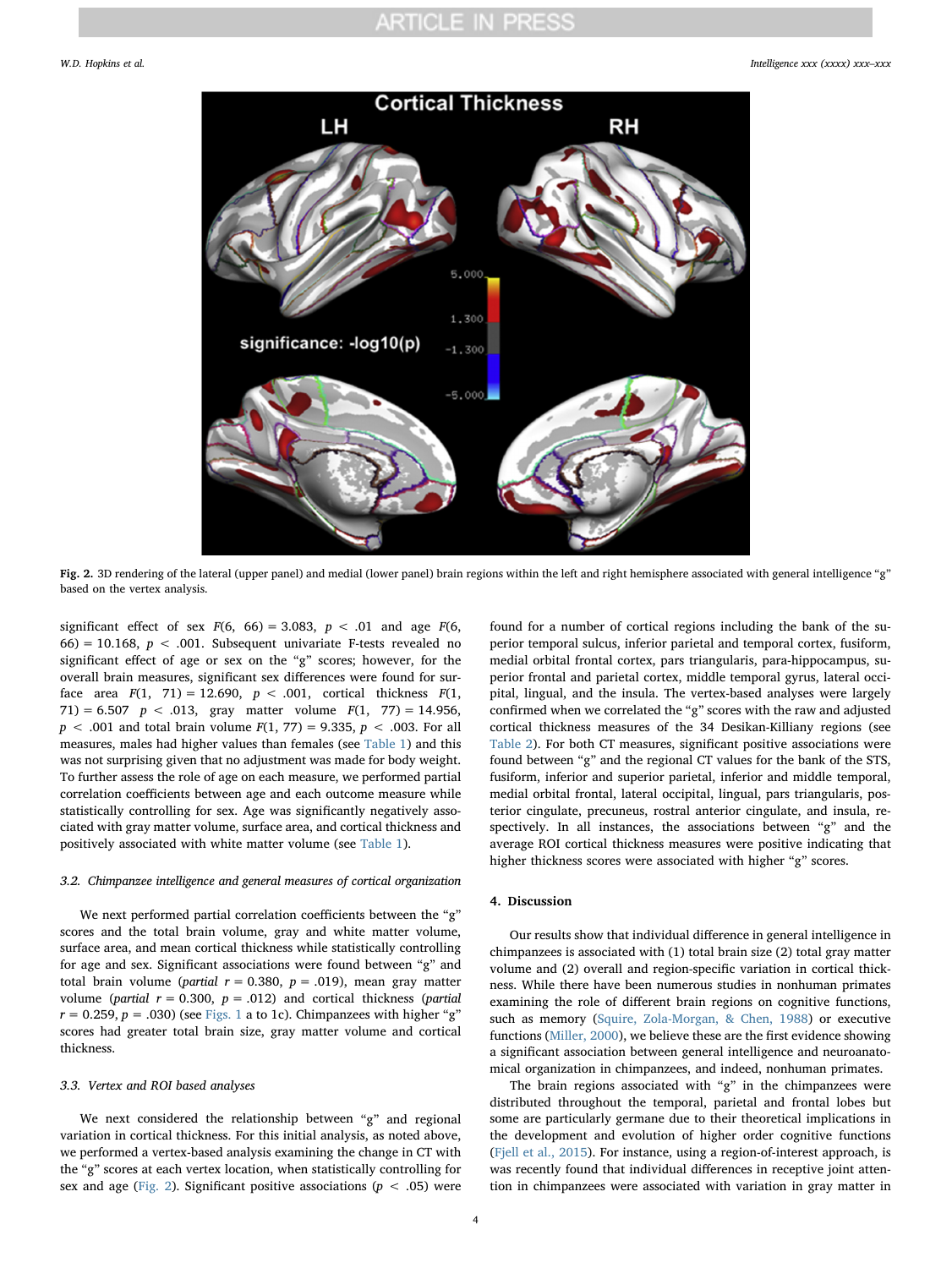## <span id="page-4-0"></span>Table 2

Partial correlation coefficients between "g" and cortical thickness for each desikan region

|                            | Raw values  |            |           |            | Adjusted values |            |  |
|----------------------------|-------------|------------|-----------|------------|-----------------|------------|--|
|                            | CT          | Left       | Right     | CT         | Left            | Right      |  |
| <b>Bank STS</b>            | $311**$     | $271*$     | $320**$   | $324**$    | 290*            | 337**      |  |
| Caudal Anterior Cingulate  | 0.213       | 0.215      | 0.185     | $0.243*$   | $0.247*$        | 0.219      |  |
| Caudal Middle Frontal      | 0.118       | 0.088      | 0.134     | 0.167      | 0.148           | 0.177      |  |
| Cuneus                     | 0.076       | 0.041      | 0.100     | 0.155      | 0.126           | 0.177      |  |
| Entorhinal                 | $-0.005$    | $-0.072$   | 0.055     | 0.056      | $-0.007$        | 0.102      |  |
| Fusiform                   | $0.280*$    | 0.209      | $0.311**$ | $0.299*$   | $0.255*$        | $0.323**$  |  |
| <b>Inferior Parietal</b>   | $0.370$ *** | $0.332**$  | $0.367**$ | $0.371**$  | $0.348**$       | $0.369**$  |  |
| <b>Inferior Temporal</b>   | $0.445***$  | $0.403$ ** | $0.429**$ | $0.429***$ | $0.411***$      | $0.417***$ |  |
| Isthmus_Cingulate          | 0.111       | 0.109      | 0.095     | 0.170      | 0.170           | 0.160      |  |
| Lateral Occipital          | $0.386$ *** | $0.323**$  | $0.412**$ | $0.366**$  | $0.320**$       | $0.398***$ |  |
| Lateral Orbital Frontal    | 0.179       | 0.111      | 0.227     | 0.227      | 0.174           | $0.266*$   |  |
| Lingual                    | $0.312**$   | $0.292**$  | $0.279 *$ | $0.318**$  | $0.305**$       | $0.313**$  |  |
| Medial Orbital Frontal     | $0.275 *$   | 0.217      | $0.289*$  | $0.304**$  | $0.261*$        | $0.318**$  |  |
| Middle Temporal            | $0.268 *$   | 0.195      | $0.317**$ | $0.289*$   | 0.233           | $0.332**$  |  |
| Para_Hippocampal           | 0.200       | 0.207      | 0.169     | 0.231      | $0.238*$        | 0.207      |  |
| Para_Central               | 0.170       | 0.205      | 0.125     | 0.215      | $0.248*$        | 0.175      |  |
| Pars Opercularis           | 0.119       | 0.038      | 0.171     | 0.174      | 0.108           | 0.216      |  |
| Pars Orbitalis             | 0.118       | 0.102      | 0.081     | 0.165      | 0.151           | 0.131      |  |
| Pars Triangularis          | $0.262*$    | 0.214      | $0.247 *$ | $0.286*$   | $0.247*$        | $0.277*$   |  |
| Peri_Calcarine             | 0.009       | $-0.036$   | 0.057     | 0.119      | 0.075           | 0.168      |  |
| Post Central               | 0.098       | 0.085      | 0.101     | 0.177      | 0.173           | 0.181      |  |
| Post Cingulate             | $0.302 *$   | $0.316**$  | $0.270*$  | $0.321**$  | $0.334**$       | $0.297*$   |  |
| Precentral                 | $-0.074$    | $-0.072$   | $-0.071$  | 0.016      | 0.012           | 0.026      |  |
| Precuneus                  | $0.253 *$   | 0.227      | $0.251 *$ | $0.283*$   | $0.264*$        | $0.284*$   |  |
| Rostral Anterior Cingulate | $0.265*$    | $0.265*$   | $0.235 *$ | $0.290*$   | $0.293*$        | $0.259*$   |  |
| Rostral Middle Frontal     | 0.134       | 0.040      | 0.205     | 0.187      | 0.118           | $0.240*$   |  |
| Superior Frontal           | 0.180       | 0.162      | 0.191     | 0.219      | 0.208           | 0.227      |  |
| Superior Parietal          | $0.284 *$   | $0.261*$   | $0.283*$  | $0.282*$   | $0.276*$        | $0.280*$   |  |
| Superior Temporal          | 0.031       | 0.001      | 0.057     | 0.099      | 0.078           | 0.120      |  |
| SupraMarginal              | 0.150       | 0.083      | 0.202     | 0.196      | 0.147           | $0.237*$   |  |
| <b>Frontal Pole</b>        | 0.008       | $-0.120$   | 0.157     | 0.068      | $-0.058$        | 0.198      |  |
| Temporal Pole              | 0.084       | 0.146      | $-0.002$  | 0.136      | 0.194           | 0.047      |  |
| Traverse Temporal Gyrus    | 0.065       | 0.003      | 0.110     | 0.126      | 0.074           | 0.166      |  |
| Insula                     | $0.284*$    | $0.252*$   | $0.277*$  | $0.307**$  | $0.278*$        | $0.315**$  |  |

\*\*\* p < .001, \*\* p < .01, \* p < .05. All coefficients are adjusted for the subject variables sex and age

the posterior superior temporal gyrus, including portions of the STS ([Hopkins et al., 2014\)](#page-5-30). In the present study, we found that higher "g" scores were associated with larger cortical thickness at the bank of the STS, further implicating this region in cognitive functions. Similarly, higher "g" scores were associated with cortical thickness for the Pars triangularis and surface area for the Pars opercularis. Each of these regions within the inferior frontal gyrus makes up Broca's area ([Amunts](#page-5-31) [& Zilles, 2006](#page-5-31); [Keller, Crow, Foundas, Amunts, & Roberts, 2009](#page-5-32); [Zilles](#page-6-28) [& Amunts, 2010\)](#page-6-28). Morphologically, the Pars triangularis cannot be quantified in chimpanzee brains because they lack the horizontal ramus that is needed to define the inferior border of this region ([Amunts &](#page-5-31) [Zilles, 2006;](#page-5-31) [Keller, Crow, et al., 2009;](#page-5-32) [Zilles & Amunts, 2010\)](#page-6-28). Notwithstanding, Brodmann area 45 cells are found in the gyrus immediately anterior to the fronto-orbital sulcus, which approximates where the morphological region corresponding to the Pars triangularis exists in human brains ([Schenker et al., 2010\)](#page-6-29). Likewise, Brodmann area 44 cells are found within the Pars opercularis in both humans and chimpanzees and comparable sulci can be used to morphologically define this region in both species.

The association between "g' and portions of the inferior parietal lobe are also of interest because of their implications in the function and use of tools ([Gannon, Kheck, Braun, & Holloway, 2005;](#page-5-33)[Lewis, 2006](#page-5-34); [Stout & Chaminade, 2012\)](#page-6-30). For instance, [Peeters et al. \(2009\)](#page-6-31) found that humans and rhesus monkey differ with respect to activation of the left inferior parietal cortex when viewing conspecific use tools. These authors concluded that the absence of activation of this region in rhesus monkeys when viewing tool use is consistent with their lack of naturally occurring use of tools in the wild. [Gilissen and Hopkins \(2013\)](#page-5-35) found that the hand used for tool use was associated with left-right differences in the area measures of the parietal operculum in chimpanzees. Much has been written regarding the cognitive and neural foundations of tool manufacture and use in primates ([Lewis, 2006](#page-5-34); [Stout & Chaminade,](#page-6-30) [2012\)](#page-6-30) and within the context of this study, the PCTB task included measures in tool use performance and understanding tool use functions. This may account for the association found between the "g" scores and parietal cortex. Finally, individual variation in "g" scores were associated with the insula, a region of the brain implicated in a variety of higher order socio-emotional and cognitive functions such as empathy ([Brooks & Tracey, 2007;](#page-5-36) [Craig, 2009;](#page-5-37) Lamm [& Singer, 2010](#page-5-38); [Uddin &](#page-6-32) [Menon, 2009\)](#page-6-32). Interestingly, recent comparative studies have shown that humans and great apes, including chimpanzees, have a disproportionally large insula within primates ([Bauernfeind et al., 2013](#page-5-39)).

In addition to the regions associated with increased "g", it is also worth noting those regions that were not. Specifically, much has been written regarding comparative differences in the proportional size of regions within the frontal lobe and specifically prefrontal cortex and how this may relate the evolution of higher cognitive function ([Schoenemann, Sheehan, & Glotzer, 2005](#page-6-33); [Sherwood, Holloway,](#page-6-34) [Semendeferi, & Hof, 2005;](#page-6-34) [Smaers, Gomez-Robles, Parks, & Sherwood,](#page-6-35) [2017\)](#page-6-35). If the evolution of intelligence acted on individual differences and this was manifest in associations between "g" and variation in cortical organization, one might have predicted that regions within the prefrontal cortex, such as the dorsal lateral and medial regions, would have significantly correlated with the "g" scores. This was not the case for the findings reported here; however, this could be attributable to a variety of factors such as the sensitivity of these measures within the PCTB task to measure underlying problem solving abilities. Moreover, other dimensions of cortical organization within the prefrontal cortex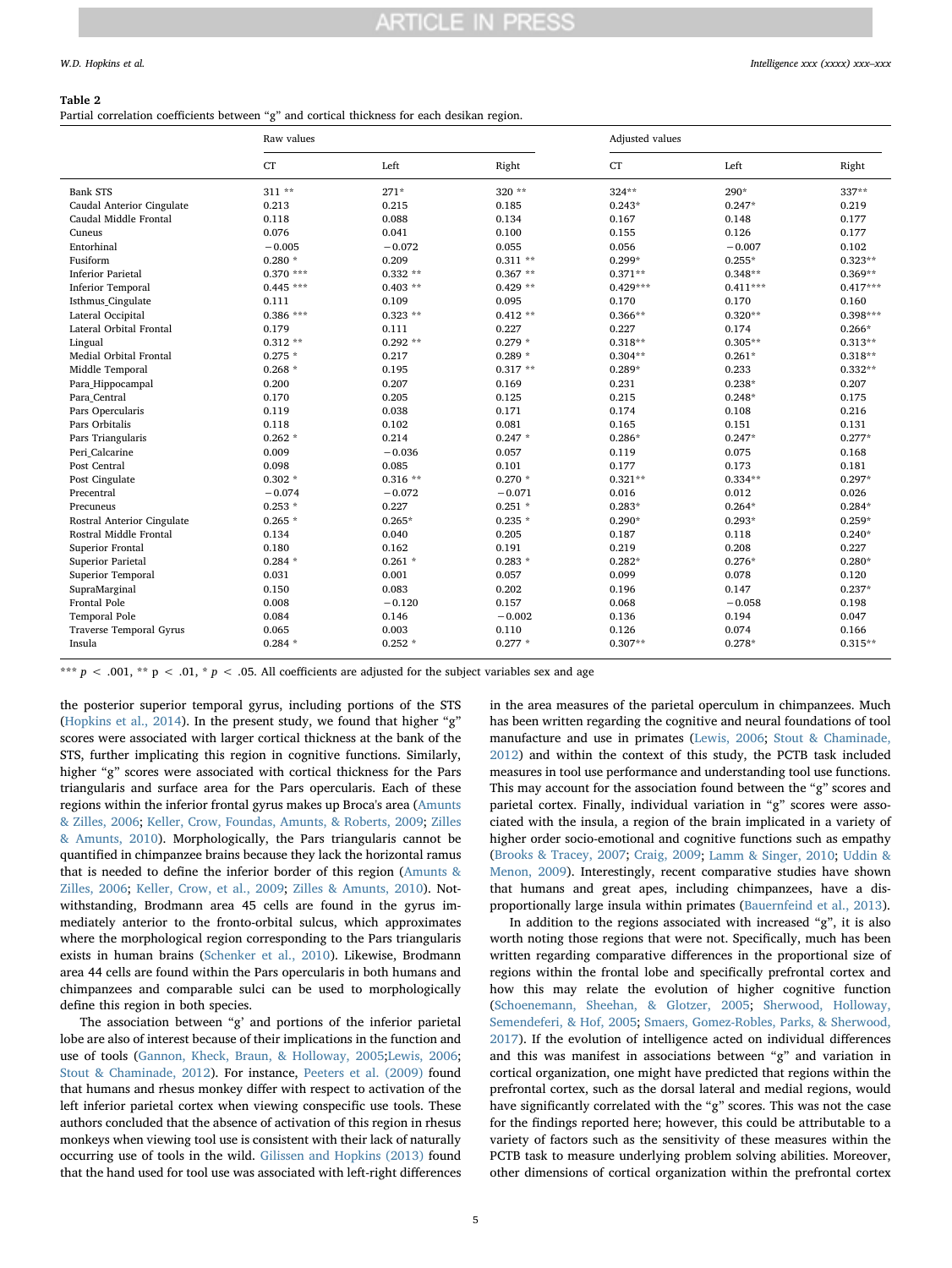may be more strongly associated with "g" rather than cortical thickness.

Despite the novelty of the results reported here, there are at least two limitations. First, it is unclear what "g" actually measures as a construct within chimpanzees. A measure of general intelligence presumably reflects an inherent underlying cognitive or problem-solving ability; however, this has yet to be validated in chimpanzees and other great apes using the set of measures comprising the PCTB. Thus, "g", as defined in this study, is a statistical measure of general cognitive performance on the PCTB tasks but it remains to be determined whether it has any construct validity when used as predictor of subsequent problem-solving abilities for novel, yet-to-be-learned tasks by chimpanzees. Second, for the results presented in [Table 2,](#page-4-0) we warped the Deskin-Killiany maps from the human brain into the chimpanzee brain. Given the differences in brain size and sulci variability between humans and chimpanzees, it would be erroneous to assume that the regions from the human brain perfectly map onto the chimpanzee cortex. Nonetheless, it should be emphasized that this limitation does not apply to the vertex-based analyses, which were largely consistent with the ROI results. Clearly future studies should derive chimpanzee specific cortical parcelllations so as to further study region specific variation in cortical thickness and surface area.

In summary, the findings reported here show that individual differences in general intelligence scores in chimpanzees are associated with overall brain size, gray matter volume, and region specific cortical thickness. These results reinforce the view that brains with larger surface areas and thicker cortex are potentially computationally more efficient in basic cognitive functions. Though the results reported do not directly address the mechanisms underlying these associations, previous studies have found that both (1) general intelligence scores and (2) variability in brain size and cortical folding are significantly heritable in chimpanzees. To what extent these phenotypes are mediated by common genetic mechanisms remains to be addressed in future studies, which have the potential to provide invaluable data on the biological and evolutionary basis of human intelligence and cortical organization.

# Acknowledgement

This research was supported in part by NIH grants NS-42867, NS-73134, and HD-60563. American Psychological Association and Institute of Medicine guidelines for the ethical treatment of animals were adhered to during all aspects of this study. Correspondence concerning this article should be addressed to Dr. William Hopkins, Neuroscience Institute, Georgia State University, Atlanta, GA 30302.

### References

- <span id="page-5-10"></span>[Amici, F., Aureli, F., & Call, J. \(2010\). Monkeys and apes: Are their cognitive skills really](http://refhub.elsevier.com/S0160-2896(18)30060-6/rf0005) so different? [American Journal of Physical Anthropology, 143](http://refhub.elsevier.com/S0160-2896(18)30060-6/rf0005), 188–197.
- <span id="page-5-11"></span>[Amici, F., Barney, B., Johnson, V. E., Call, J., & Aureli, F. \(2012\). A modular mind? A test](http://refhub.elsevier.com/S0160-2896(18)30060-6/rf0010) [using individual data from seven primate species.](http://refhub.elsevier.com/S0160-2896(18)30060-6/rf0010) PLoS One, 7, e51918.
- <span id="page-5-31"></span>[Amunts, K., & Zilles, K. \(2006\). A multimodal analysis of structure and function in Broca's](http://refhub.elsevier.com/S0160-2896(18)30060-6/rf0015) [area. In Y. Grodzinsky, & K. Amunts \(Eds.\).](http://refhub.elsevier.com/S0160-2896(18)30060-6/rf0015) Broca's Region. Oxford: Oxford University **Press**
- <span id="page-5-5"></span>[Basten, U., Hilger, K., & Fiebach, C. J. \(2015\). Where smart brains are di](http://refhub.elsevier.com/S0160-2896(18)30060-6/rf0020)fferent: A [quantitative meta-analysis of functionl and structural brain imaging studies on in](http://refhub.elsevier.com/S0160-2896(18)30060-6/rf0020)telligence. [Intelligence, 51](http://refhub.elsevier.com/S0160-2896(18)30060-6/rf0020), 10–27.
- <span id="page-5-39"></span>[Bauernfeind, A. A., de Sousa, A. A., Avashti, T., Dobson, S. D., Raghanti, M. A.,](http://refhub.elsevier.com/S0160-2896(18)30060-6/rf0025) [Lewandowski, A. H., ... Sherwood, C. C. \(2013\). A volumetric comparison of the](http://refhub.elsevier.com/S0160-2896(18)30060-6/rf0025) [insular cortex and its subregions in primates.](http://refhub.elsevier.com/S0160-2896(18)30060-6/rf0025) Journal of Human Evolution, 64, 263–[279](http://refhub.elsevier.com/S0160-2896(18)30060-6/rf0025).
- <span id="page-5-21"></span>[Brinch, C. N., & Galloway, T. A. \(2012\). Schooling in adolescence raises IQ scores.](http://refhub.elsevier.com/S0160-2896(18)30060-6/rf0030) [Proceedings of the National Academy of Sciences of the United States of America](http://refhub.elsevier.com/S0160-2896(18)30060-6/rf0030). Vol. 109. [Proceedings of the National Academy of Sciences of the United States of America](http://refhub.elsevier.com/S0160-2896(18)30060-6/rf0030) (pp. 425–[430\).](http://refhub.elsevier.com/S0160-2896(18)30060-6/rf0030)
- <span id="page-5-36"></span>[Brooks, J. C. W., & Tracey, I. \(2007\). The insula: A multidimensional integration site for](http://refhub.elsevier.com/S0160-2896(18)30060-6/rf0035) pain. [Pain, 128](http://refhub.elsevier.com/S0160-2896(18)30060-6/rf0035), 1–2.
- <span id="page-5-12"></span>[Burkhart, J. M., Schiubiger, M. N., & van Schaik, C. P. \(2016\). The evolution of general](http://refhub.elsevier.com/S0160-2896(18)30060-6/rf0040) intelligence. [Behavioral and Brain Sciences, 28](http://refhub.elsevier.com/S0160-2896(18)30060-6/rf0040), 1–65.

<span id="page-5-17"></span>[Buttelmann, D., Carpenter, M., Call, J., & Tomasello, M. \(2007\). Enculturated chimpan](http://refhub.elsevier.com/S0160-2896(18)30060-6/rf0045)zees imitate rationally. [Developmental Science, 10](http://refhub.elsevier.com/S0160-2896(18)30060-6/rf0045), 31–33.

<span id="page-5-18"></span>Call, J., & Tomasello, M. (1996). The eff[ect of humans on the cognitive development of](http://refhub.elsevier.com/S0160-2896(18)30060-6/rf0050)

es. In A. E. Russon, K. A. Bard, & S. T. Parker (Eds.). Reaching into thought: The minds

- <span id="page-5-19"></span>of the great apes (pp. 371–[403\). Cambridge, England: Cambridge University Press.](http://refhub.elsevier.com/S0160-2896(18)30060-6/rf0050) [Carpenter, M., Tomasello, M., & Savage-Rumbaugh, S. \(1995\). Joint attention and imi](http://refhub.elsevier.com/S0160-2896(18)30060-6/rf0055)[tative learning in children, chimpanzees, and enculturated chimpanzees.](http://refhub.elsevier.com/S0160-2896(18)30060-6/rf0055) Social [Development, 4](http://refhub.elsevier.com/S0160-2896(18)30060-6/rf0055), 217–237.
- <span id="page-5-1"></span>[Chabris, C. F., Hebert, B. M., Benjamin, D. J., Beauchamp, J., Cesarini, D., van der Loos,](http://refhub.elsevier.com/S0160-2896(18)30060-6/rf0060) [M., ... Laibson, D. \(2012\). Most reported genetic associations with general in](http://refhub.elsevier.com/S0160-2896(18)30060-6/rf0060)[telligence are probably false positives.](http://refhub.elsevier.com/S0160-2896(18)30060-6/rf0060) Psychological Science, 23, 1314–1323.
- <span id="page-5-37"></span>[Craig, A. D. \(2009\). How do you feel-now? The anterior insula and human awareness.](http://refhub.elsevier.com/S0160-2896(18)30060-6/rf0065) [Nature Neuroscience Reviews, 10](http://refhub.elsevier.com/S0160-2896(18)30060-6/rf0065), 59–70.
- <span id="page-5-25"></span>Dale, [A. M., Fischl, B., & Sereno, M. I. \(1999\). Cortical Surface-based Analysis I:](http://refhub.elsevier.com/S0160-2896(18)30060-6/rf0070) [Segmentation and Surface Reconstruction.](http://refhub.elsevier.com/S0160-2896(18)30060-6/rf0070) NeuroImage, 9, 179–194.
- <span id="page-5-2"></span>[Davies, G., Tenesa, A., Payon, A., Harris, S. E., Liewald, D., Ke, X., ... Deary, I. J. \(2011\).](http://refhub.elsevier.com/S0160-2896(18)30060-6/rf0075) [Genome-wide association studies establish that human intelligence is highly heritable](http://refhub.elsevier.com/S0160-2896(18)30060-6/rf0075) and polygenic. [Molecular Psychiatry, 16](http://refhub.elsevier.com/S0160-2896(18)30060-6/rf0075), 996–1005.
- <span id="page-5-3"></span>Deary, I. J. (2001). [Intelligence: A very short introduction.](http://refhub.elsevier.com/S0160-2896(18)30060-6/rf0080) Oxford, UK: Oxford University [Press.](http://refhub.elsevier.com/S0160-2896(18)30060-6/rf0080)
- <span id="page-5-27"></span>[Fischl, B., & Dale, A. M. \(2000\). Measuring the thickness of the human cerebral cortex](http://refhub.elsevier.com/S0160-2896(18)30060-6/rf0085) from magnetic resonance images. [Proceedings of the National Academy of Sciences, 97](http://refhub.elsevier.com/S0160-2896(18)30060-6/rf0085), 11050–[11055.](http://refhub.elsevier.com/S0160-2896(18)30060-6/rf0085)
- <span id="page-5-26"></span>[Fischl, B., Sereno, M. I., Tootell, R. B., & Dale, A. M. \(1999\). High-resolution intersubject](http://refhub.elsevier.com/S0160-2896(18)30060-6/rf0090) [averaging and a coordinate system for the cortical surface.](http://refhub.elsevier.com/S0160-2896(18)30060-6/rf0090) Human Brain Mapping, 8, 272–[284](http://refhub.elsevier.com/S0160-2896(18)30060-6/rf0090).
- <span id="page-5-29"></span>[Fjell, A. M., Westlye, L. T., Amlien, I., Tamnes, C. K., Grydeland, H., Engvig, A., ...](http://refhub.elsevier.com/S0160-2896(18)30060-6/rf0095) [Walhovd, K. B. \(2015\). High-expanding cortical regions in human development and](http://refhub.elsevier.com/S0160-2896(18)30060-6/rf0095) [evolution are related to higher intellectual abilities.](http://refhub.elsevier.com/S0160-2896(18)30060-6/rf0095) Cerebral Cortex, 25, 26–34.
- <span id="page-5-33"></span>[Gannon, P. J., Kheck, N. M., Braun, A. R., & Holloway, R. L. \(2005\). Planum parietale of](http://refhub.elsevier.com/S0160-2896(18)30060-6/rf0100) [chimpanzees and orangutans: A comparative resonance of human-like planum tem](http://refhub.elsevier.com/S0160-2896(18)30060-6/rf0100)porale asymmetry. [The Anatomical Record, 287](http://refhub.elsevier.com/S0160-2896(18)30060-6/rf0100), 1128–1141.
- <span id="page-5-35"></span>[Gilissen, E., & Hopkins, W. D. \(2013\). Asymmetries in the parietal operculum in chim](http://refhub.elsevier.com/S0160-2896(18)30060-6/rf2005)panzees (Pan troglodytes[\) in relation to handedness for tool use.](http://refhub.elsevier.com/S0160-2896(18)30060-6/rf2005) Cerebral Cortex, 23(2), 411–[422](http://refhub.elsevier.com/S0160-2896(18)30060-6/rf2005).
- <span id="page-5-13"></span>[Herrmann, E., Call, J., Hernandez-Lloreda, M. V., Hare, B., & Tomasello, M. \(2007\).](http://refhub.elsevier.com/S0160-2896(18)30060-6/rf0105) [Humans have evolved specialized skills of social cognition: The cultural intelligence](http://refhub.elsevier.com/S0160-2896(18)30060-6/rf0105) hypothesis. [Science, 317](http://refhub.elsevier.com/S0160-2896(18)30060-6/rf0105), 1360–1366.
- <span id="page-5-14"></span>[Herrmann, E., Hare, B., Call, J., & Tomasello, M. \(2010\). Di](http://refhub.elsevier.com/S0160-2896(18)30060-6/rf0110)fferences in the cognitive skills [of bonobos and chimpanzees.](http://refhub.elsevier.com/S0160-2896(18)30060-6/rf0110) PLoS One, 5, e12438.
- <span id="page-5-15"></span>[Herrmann, E., Hernandez-Lloreda, M. V., Call, J., Hare, B., & Tomasello, M. \(2010\). The](http://refhub.elsevier.com/S0160-2896(18)30060-6/rf0115) structure of individual diff[erences in the cognitive abilities of children and chim](http://refhub.elsevier.com/S0160-2896(18)30060-6/rf0115)panzees. [Psychological Science, 21](http://refhub.elsevier.com/S0160-2896(18)30060-6/rf0115), 102–110.
- <span id="page-5-0"></span>[Herrnstein, R. J., & Murray, C. \(1994\).](http://refhub.elsevier.com/S0160-2896(18)30060-6/rf0120) The Bell Curve. New York: Free Press.
- <span id="page-5-23"></span>[Hopkins, W. D., Li, X., Crow, T., & Roberts, N. \(2017\). Vertex- and atlas-based compar](http://refhub.elsevier.com/S0160-2896(18)30060-6/rf0125)[isons in measures of cortical thickness, gyri](http://refhub.elsevier.com/S0160-2896(18)30060-6/rf0125)fication and white matter volume between humans and chimpanzees. [Brain Structure & Function, 222](http://refhub.elsevier.com/S0160-2896(18)30060-6/rf0125), 229–245.
- <span id="page-5-30"></span>Hopkins, [W. D., Misiura, M., Reamer, L. A., Schae](http://refhub.elsevier.com/S0160-2896(18)30060-6/rf0130)ffer, J. A., Mareno, M. C., & Schapiro, S. [J. \(2014\). Poor receptive joint attention skills are associated with atypical grey](http://refhub.elsevier.com/S0160-2896(18)30060-6/rf0130) [matter asymmetry in the posterior superior temporal gyrus of chimpanzees \(Pan](http://refhub.elsevier.com/S0160-2896(18)30060-6/rf0130) troglodytes). [Frontiers in Cognition, 5](http://refhub.elsevier.com/S0160-2896(18)30060-6/rf0130), 1–8.
- <span id="page-5-16"></span>Hopkins, W. D., Russell, J. L., & Schaeff[er, J. \(2014\). Chimpanzee intelligence is heritable.](http://refhub.elsevier.com/S0160-2896(18)30060-6/rf0135) [Current Biology, 24](http://refhub.elsevier.com/S0160-2896(18)30060-6/rf0135), 1–4.
- <span id="page-5-20"></span>[Horner, V., Whiten, A., Flynn, E., & de Waal, F. B. \(2006\). Faithful replication of foraging](http://refhub.elsevier.com/S0160-2896(18)30060-6/rf0140) [techniques along cultural transmission chains by chimpanzees and children.](http://refhub.elsevier.com/S0160-2896(18)30060-6/rf0140) [Proceedings of the National Academy of Sciences of the United States of America, 103](http://refhub.elsevier.com/S0160-2896(18)30060-6/rf0140), 13878–[13883.](http://refhub.elsevier.com/S0160-2896(18)30060-6/rf0140)
- <span id="page-5-4"></span>Jensen, A. (2002). Psychometric g: Defi[nition and substantiation. In R. J. Sternberg, & E.](http://refhub.elsevier.com/S0160-2896(18)30060-6/rf0145) L. Grigorenko (Eds.). [The General factor of Intelligence: How General is it](http://refhub.elsevier.com/S0160-2896(18)30060-6/rf0145). Mahwah, JJ: [Lawrence Erlbaum.](http://refhub.elsevier.com/S0160-2896(18)30060-6/rf0145)
- <span id="page-5-32"></span>[Keller, S. S., Crow, T. J., Foundas, A. L., Amunts, K., & Roberts, N. \(2009\). Broca's area:](http://refhub.elsevier.com/S0160-2896(18)30060-6/rf0150) [Nomenclature, anatomy, typology and asymmetry.](http://refhub.elsevier.com/S0160-2896(18)30060-6/rf0150) Brain and Language, 109, 29–48.
- <span id="page-5-24"></span>[Keller, S. S., Roberts, N., & Hopkins, W. D. \(2009\). A comparative magnetic resonance](http://refhub.elsevier.com/S0160-2896(18)30060-6/rf0155) [imaging study of the anatomy, variability and asymmetry of Broca's area in the](http://refhub.elsevier.com/S0160-2896(18)30060-6/rf0155) [human and chimpanzee brain.](http://refhub.elsevier.com/S0160-2896(18)30060-6/rf0155) Journal of Neuroscience, 29, 14607–14616.
- <span id="page-5-7"></span>[Kolata, S., Light, K., & Matzel, L. D. \(2008\). Domain-speci](http://refhub.elsevier.com/S0160-2896(18)30060-6/rf0160)fic and domain-general learning [factors are expressed in genetically hterogeneous CD-1 mice.](http://refhub.elsevier.com/S0160-2896(18)30060-6/rf0160) Intelligence, 36, 619–[629](http://refhub.elsevier.com/S0160-2896(18)30060-6/rf0160).
- <span id="page-5-28"></span>[Lacreuse, A., Russell, J. L., Hopkins, W. D., & Herndon, J. G. \(2014\). Cognitive and motor](http://refhub.elsevier.com/S0160-2896(18)30060-6/rf0165) [aging in female chimpanzees.](http://refhub.elsevier.com/S0160-2896(18)30060-6/rf0165) Neurobiology of Aging, 35, 623–632.
- <span id="page-5-38"></span>[Lamm, C., & Singer, T. \(2010\). The role of anterior insular cortex in social emotions.](http://refhub.elsevier.com/S0160-2896(18)30060-6/rf0170) Brain [Structure and Function. 214](http://refhub.elsevier.com/S0160-2896(18)30060-6/rf0170)(5–6), 579–591.
- <span id="page-5-9"></span>[Lamp, M., Saare, M., Laisk, T., Karro, H., Kadastik, U., Metspalu, A., ... Salumets, A.](http://refhub.elsevier.com/S0160-2896(18)30060-6/rf0175) [\(2010\). Genetic variations in vascular endothelial growth factor but not in angio](http://refhub.elsevier.com/S0160-2896(18)30060-6/rf0175)[tensin I-converting enzyme genes are associated with endometriosis in Estonian](http://refhub.elsevier.com/S0160-2896(18)30060-6/rf0175) women. [European Journal of Obstetrics, Gynecology, and Reproductive Biology, 153](http://refhub.elsevier.com/S0160-2896(18)30060-6/rf0175), 85–[89](http://refhub.elsevier.com/S0160-2896(18)30060-6/rf0175).
- <span id="page-5-34"></span>[Lewis, J. W. \(2006\). Cortical networks related to human use of tools.](http://refhub.elsevier.com/S0160-2896(18)30060-6/rf0180) The Neuroscientist, 12[, 211](http://refhub.elsevier.com/S0160-2896(18)30060-6/rf0180)–231.
- <span id="page-5-8"></span>[Lu, X., Laaksonen, M., Aittomaki, A., Leino-Arjas, P., Rahkonen, O., Saatamoinen, P., &](http://refhub.elsevier.com/S0160-2896(18)30060-6/rf0185) [Lahelma, E. \(2010\). Sickness absence, employment history, and high-risk employees:](http://refhub.elsevier.com/S0160-2896(18)30060-6/rf0185) A 10-year longitudinal study. [Journal of Occupational and Environmental Medicine, 52](http://refhub.elsevier.com/S0160-2896(18)30060-6/rf0185), 913–[919](http://refhub.elsevier.com/S0160-2896(18)30060-6/rf0185).
- <span id="page-5-22"></span>Luders, E., Narr, K. L., Bilder, R. M., Szeszko, P. R., Gurbani, M. N., Hamilton, L., [C. \(2008\). Mapping the relationship between cortical convolution and intelligence:](http://refhub.elsevier.com/S0160-2896(18)30060-6/rf0190) Effects of gender. [Cerebral Cortex, 18](http://refhub.elsevier.com/S0160-2896(18)30060-6/rf0190), 2019–2026.
- <span id="page-5-6"></span>[Lyn, H., Russell, J. L., & Hopkins, W. D. \(2010\). The impact of environment on the](http://refhub.elsevier.com/S0160-2896(18)30060-6/rf0195) [comprehension of declarative communication in apes.](http://refhub.elsevier.com/S0160-2896(18)30060-6/rf0195) Psychological Science, 21, 360–[365](http://refhub.elsevier.com/S0160-2896(18)30060-6/rf0195).